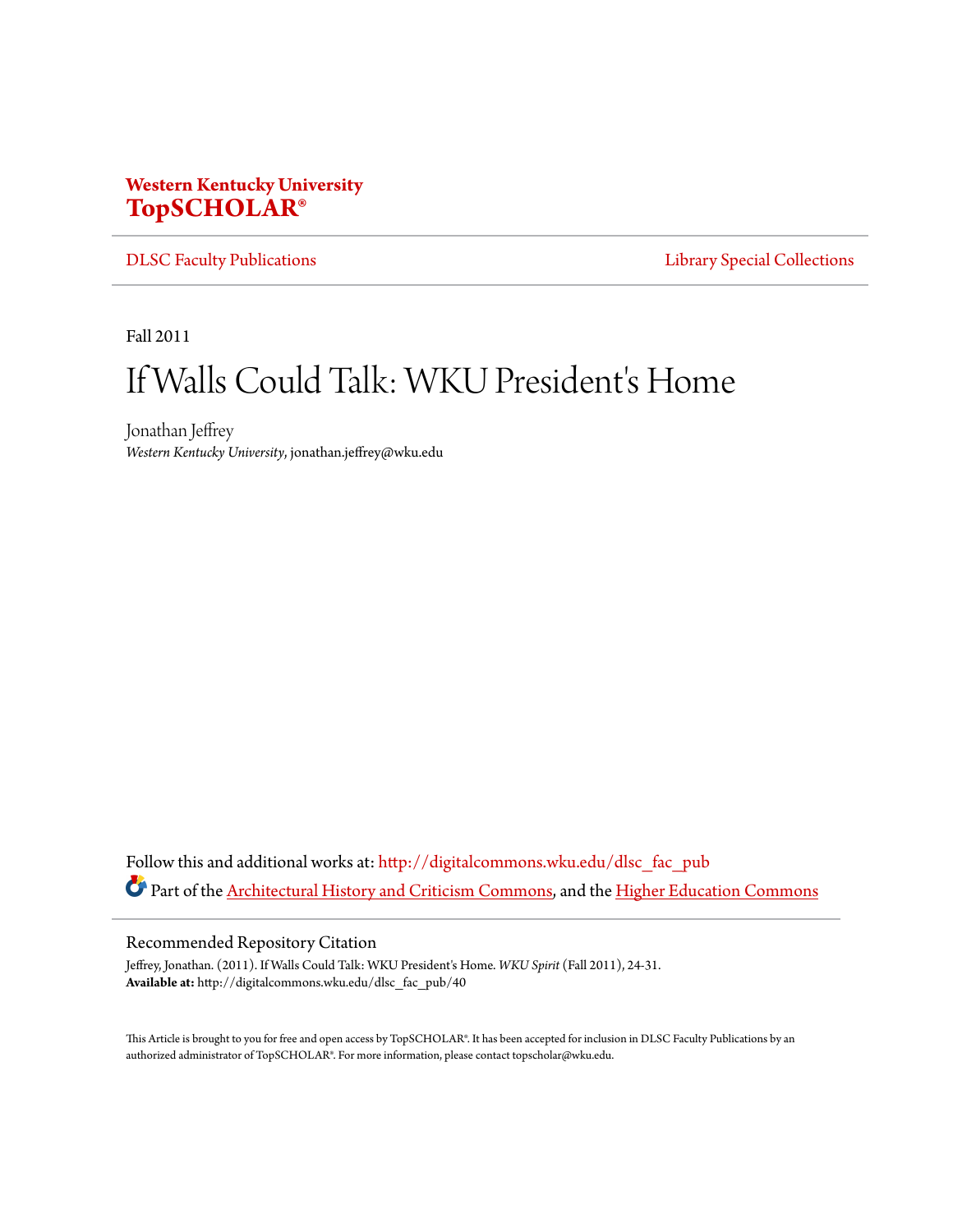If These Walls Could Talk: WKU President's Home By Jonathan Jeffrey

Mid pleasures and palaces though we may roam, Be it ever so humble, There's no place like home. John Howard Payne (1791-1852)

All houses have stories to tell—gossip about their owners, quips about repairs that left structural scars, complaints about the weather, historical news about important events and visitors, and tales of the first child to patter on its floors and the last patriarch to die in its bosom. Unfortunately houses cannot sit down and wile away the hours in conversation. Their stories are told by their owners, people who have been protected by their walls, those who have found solace, security and succor there. The WKU President's Home at 1700 Chestnut was built as a private residence in 1958 and purchased by WKU twenty years later. Since that time it has been the home to the families of four WKU presidents: Donald Zacharias, Kern Alexander, Thomas Meredith and Gary Ransdell. Now over fifty years old, WKU's executive residence has a unique history.

The land on which the President's Home was built was originally part of the R. C. P. Thomas estate and the stone fence surrounding the lot was part of that farmstead, which was later owned by Harold Sublett. The Sublett farm house sits adjacent to the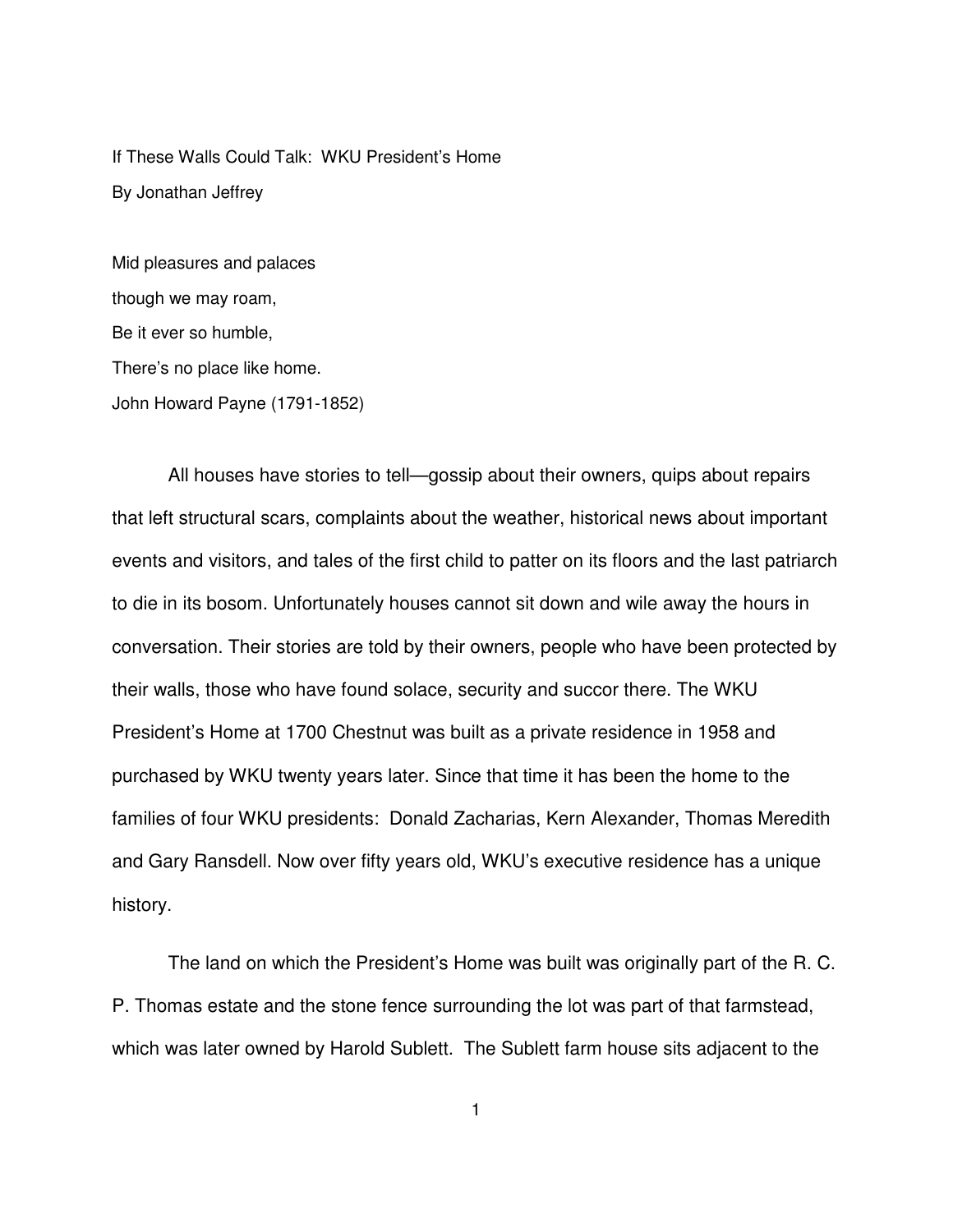President's Home and is owned by WKU and used for office space. The farm was gradually parceled out into smaller lots as developers worked in the area. Clifford Wallace Lampkin purchased the lot at the corner of Logan and Chestnut Streets, as well as several other large tracts in the vicinity, in the late-1950s. A hotelier, who had at one time owned Bowling Green's Mansard and Helm Hotels as well hotels in three other states, Lampkin was always looking for land investment opportunities.

Mr. Lampkin and his wife Sarah Carroll Lampkin were at the stage in life when they were ready to build their final residence, a place that would reflect the social position to which they had obtained and one that could be used extensively for entertaining. Mr. Lampkin was also a local politician of note. He was elected to the city's Board of Aldermen in 1951, became interim mayor in 1953, and was elected to a full mayoral term in 1955. The Lampkins chose James Maurice Ingram as the architect for their new home. Ingram had designed hundreds of residences as well as commercial, industrial and educational facilities in the Bowling Green area, including several buildings at WKU. Ingram's esteemed reputation rested on solidly constructed homes with Colonial Revival details.

After several meetings with the Lampkins in 1957, Ingram planned a two-story, red brick Greek Revival structure, taking full advantage of the wide lot. The home's symmetrical façade features a magnificently detailed doorway featuring sidelights and a fanlight transom as well as smooth pilasters. Ingram further enhanced the doorway with a pedimented portico supported by four columns capped with Corinthian capitals. Two bay windows flanked the front entrance and the other windows featured carved wooden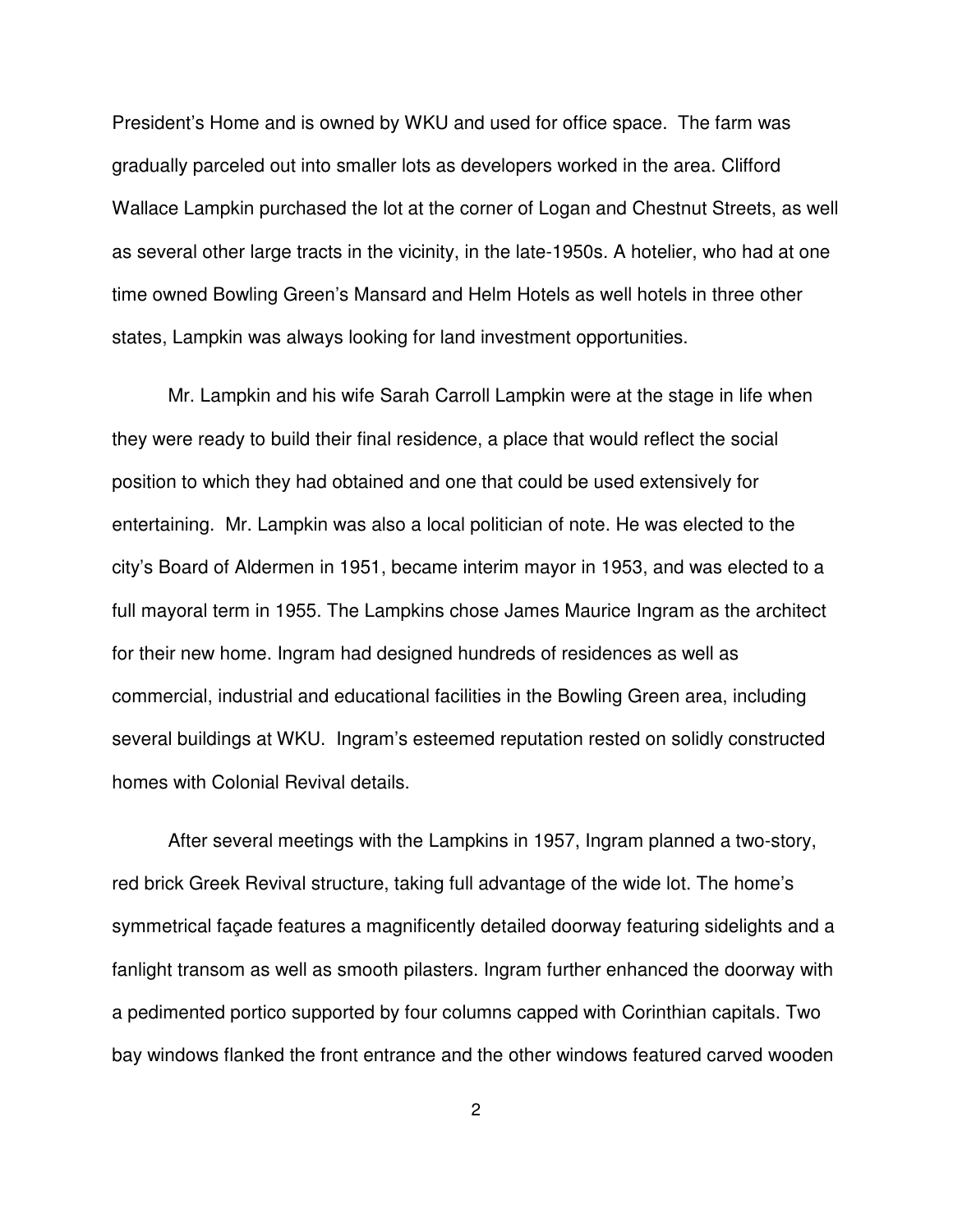lunettes above the lintels. Dentil molding was used liberally in the portico and soffit. On the interior the Lampkins requested large entertaining areas near the entrance with special attention to fireplace mantels and moldings, a special coat closet that was to be used for cold storage of Mrs. Lampkin's furs, a secure area in the basement, a master bedroom on the first floor and detached servant's quarters. Ingram incorporated all of these features into his design, including the servant's quarters (over the detached garage) which he linked to the main house via a lovely covered, curved, colonnade walkway. Local lore has it that the large den was designed for a gargantuan Persian rug that the Lampkins had purchased and that the secure area in the basement was for storing Mr. Lampkin's money. Indeed, the house was solidly built; it sits on a foundation of rock pillars capable of supporting a six-story structure.

Interestingly, the Lampkins never occupied this home, and Clifford Lampkin died from a heart attack on August 4, 1959, leaving an estate valued at over one million dollars. The home the Lampkins so assiduously planned was purchased by Frank and Jean Moore for their growing family. Mr. Moore was a civic-minded physician who worked for the Graves Gilbert Clinic. He and Jean resided at 1700 Chestnut for twenty years. The family left the second floor unfinished. Hamp Moore, Frank's son and a Bowling Green attorney, remembers the "cavernous" den and dining room and that it took some time for his parents to furnish the large rooms. He and his buddies took full advantage of the empty den by playing football there when it was unoccupied. A pool table filled a portion of the dining room until more appropriate furniture was purchased. Children from the neighborhood, now middle-aged adults, also recall learning how to skate in the large rooms with their wooden floors and the long hallway at the back of the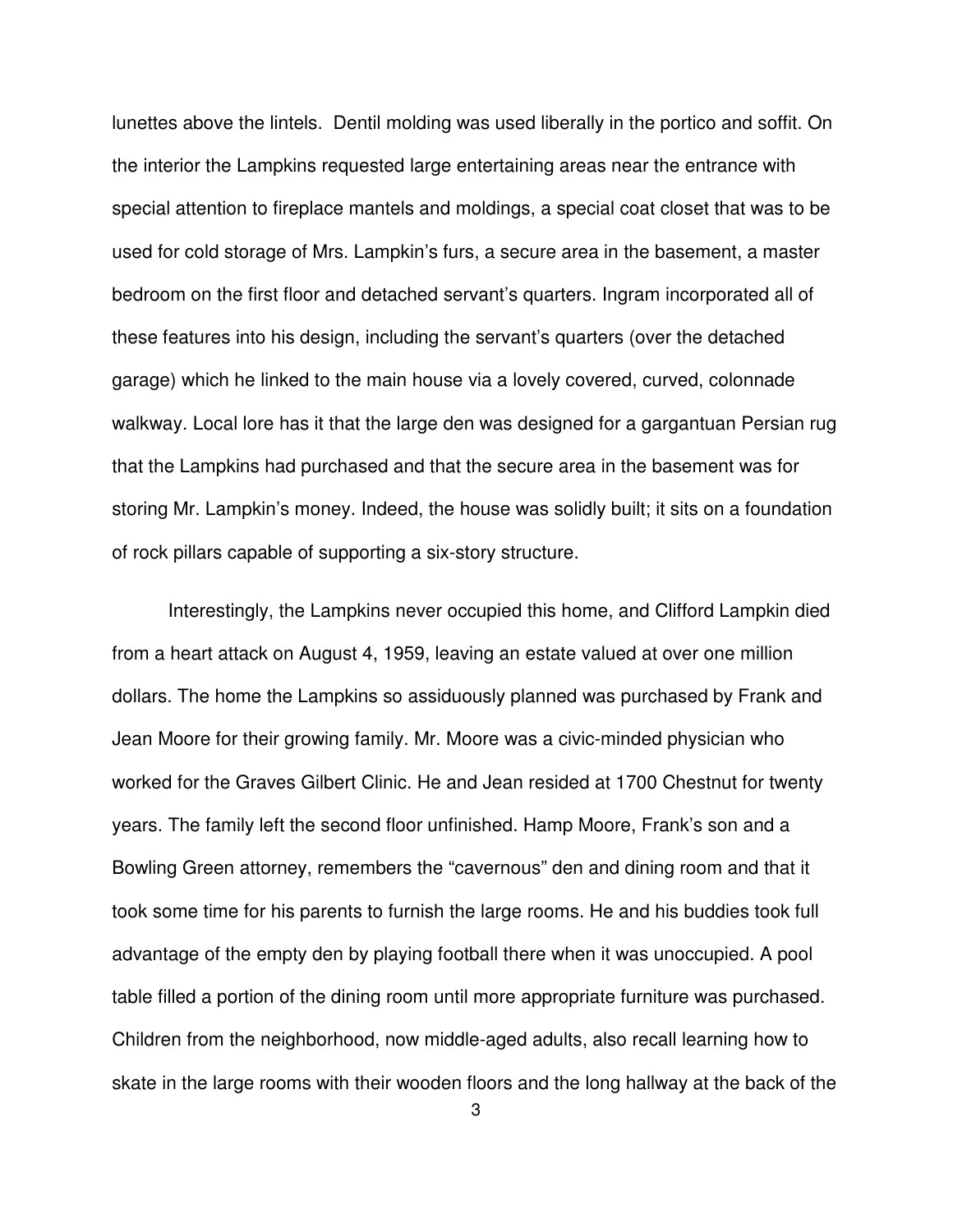house. Moore, and other locals, also relish the memory of using the front lawn's large fountain as a swimming pool on numerous occasions. Moore remembers the neighborhood being physically very similar to today with plenty of young families in the adjoining areas.

One day in 1972 Ed Alford, of Bellevue, Michigan but with local Bowling Green ties, entered the driveway at 1700 Chestnut and struck up a conversation with Frank Moore. Before leaving, Alford actually offered to buy Moore's home despite the fact that it was not on the market. Thinking quickly on his feet, Mr. Moore suggested a price and Alford accepted it. Thinking even more quickly, Moore surmised how to break this unnerving news to Jean who was busy inside. Later in 1972 Mr. Alford moved into the home and what had once been a very public residence became monastic. Mr. Alford, a retired bachelor, allowed the home to deteriorate and covered all the windows with tin foil. This led to endless speculation in the neighborhood, including the story that he used the foil to reflect signals beamed from satellites.

In 1979, WKU was searching for a new president and university officials were seeking a new residence for their top executive. They were hunting for a larger home that would lend itself to entertaining while still meeting the domestic needs of WKU's first family. Concurrently the house at 1700 Chestnut became available, as Mr. Alford was in deteriorating health. The house met most of the preferred requirements for the new President's Home: proximity to campus, larger entertaining areas, adequate living space for an average family, possibilities for additional parking, and a carefully landscaped lawn that would act as another entertainment venue. The College Heights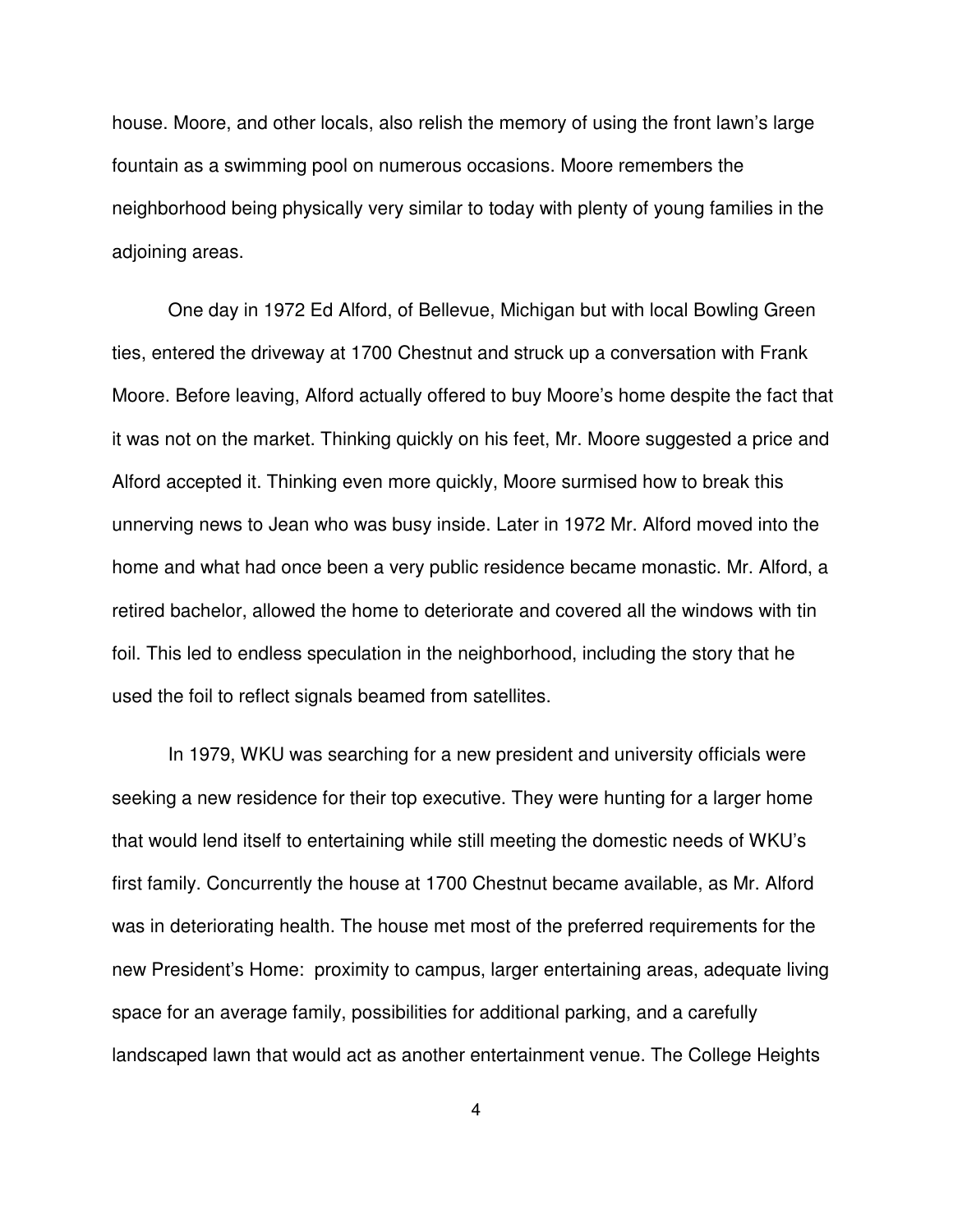Foundation purchased the house in 1979 for \$165,000, and the Board of Regents approved \$66,000 for needed furnishings and renovations, which included finishing out the second floor. The second floor living space was necessary, because Dr. Donald Zacharias, the first President to occupy the home, had three children: Alan, Eric and Leslie.

Each subsequent president has utilized the home for both the comfort of his family and for the advancement of WKU, but few have entertained with as much aplomb as current President Gary Ransdell and his wife Julie. They utilize the large interior rooms as well as the 1 1/3-acre lawn to full advantage. A home reflects the lives of its owners, and during the Ransdells' tenure the President's Home has exhibited gracious hospitality to all. "The most memorable thing about a visit to the President's Home," declares Lucinda Anderson, WKU's Director of Special Events, "is her (Julie's) graciousness and genuineness. By the time she is finished talking with a new student she knows who their parents are, if they have a dog, [and] what classes they like. She sees to it that their visit feels like going home." Home is indeed a special place!

### Sidebar

## Other WKU Presidential Homes

Two other Bowling Green homes have served as the official residence for WKU's presidents. The first was built in 1929 on the northwestern side of College Hill and today serves as the Craig Alumni Center. During most of his presidency, Henry Hardin Cherry occupied his own home on  $15<sup>th</sup>$  Street only a short block from his office in Van Meter Hall. He eventually agreed with the Board of Regents that a more "spacious home" on campus would allow him greater interaction with students, faculty and alumni. Louisville architect Brinton Beauregard Davis designed a striking Federal-style masonry home that was completed in 1931 at a cost of \$26,050 for the president. Perched on the hill's perimeter, the house's salient architectural features included a rounded portico with second-story balustrade, limestone quoins, dormers, bracketed eaves and lovely